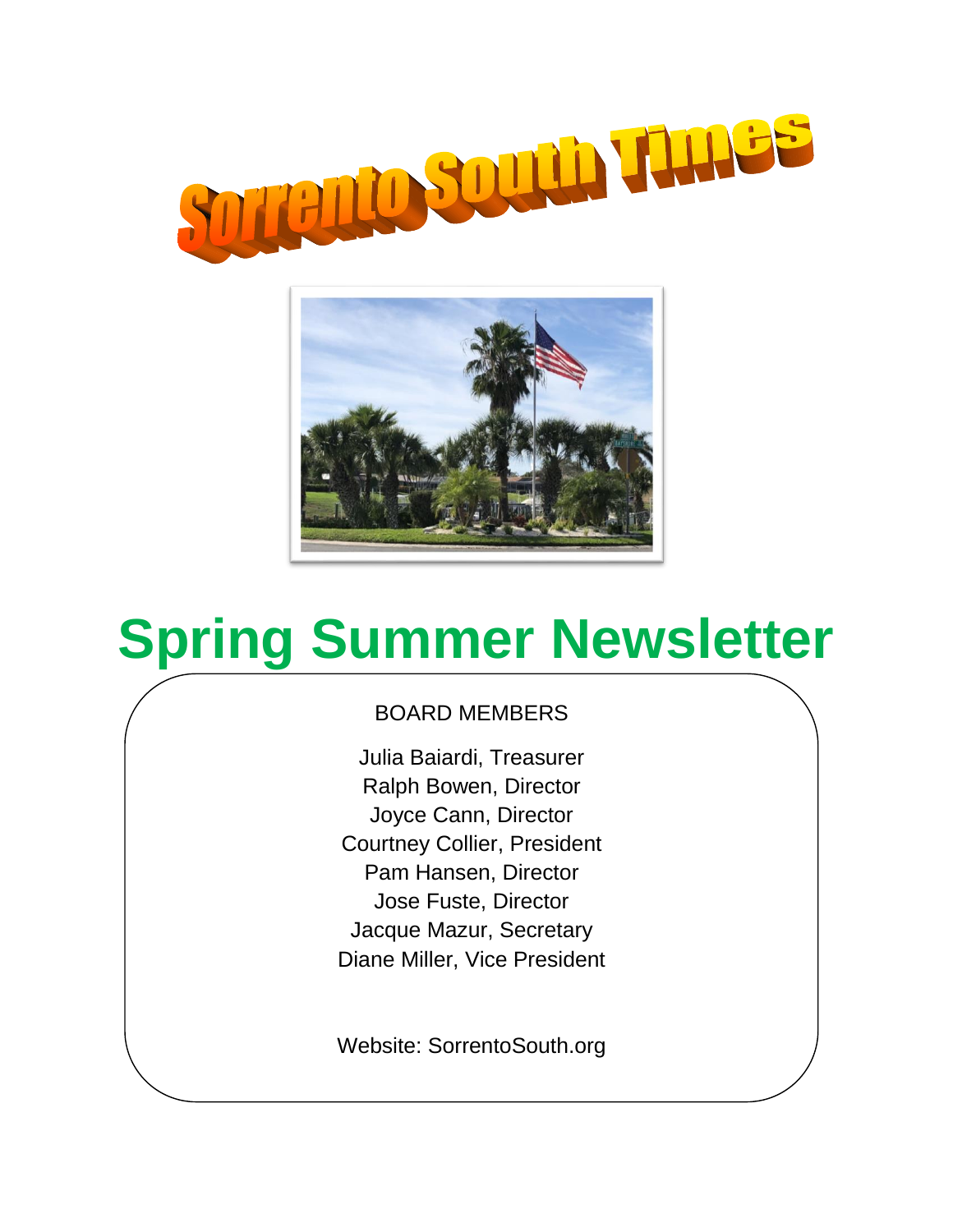#### **Welcome to Jose, a new board member.**

Jose and his wife, Johanna, live at 2305 Goya Dr. Johanna is a Registered Nurse at Sarasota Memorial. They have a 12 year old daughter Alexis and a 6 year old son Hunter. They moved here in 2018 from Osprey FL and from Maryland in 2013. Jose is a retired Fire Fighter from Montgomery county MD with 26 yrs experience. He has been a home inspector since 2013. They love living here in Sorrento South.

#### **Board Meetings**

The board of directors normally meets the second Tuesday of every month at 6 pm in the clubhouse. The agenda including the date and time for the meeting is posted 48 hours in advance at the front entrance to the clubhouse. Signs are usually posted at the entrances to Sorrento South one or two days before the meeting or in case the date or hour of the meeting is changed. The board is considering not meeting during June, July and August, but that decision has yet to be made by the board. If anyone would like to attend a board or annual meeting and needs a ride, feel free to call any board member and WE'LL GET YOU THERE!



#### **Leases & Rentals**

This is the time of year when people rent their properties. The following is a reminder of what our covenants say about leasing or renting:

8.11. Leasing. A Lot or home shall not be rented or leased for a period of less than thirty (30) days in accordance with Sarasota county code. Owners of properties in Sorrento South who rent them shall provide the Board with contact information of renters and signed documentation of proposed renters having read this Declaration and the Articles of Incorporation and Bylaws. Subleasing of rental properties is not permitted.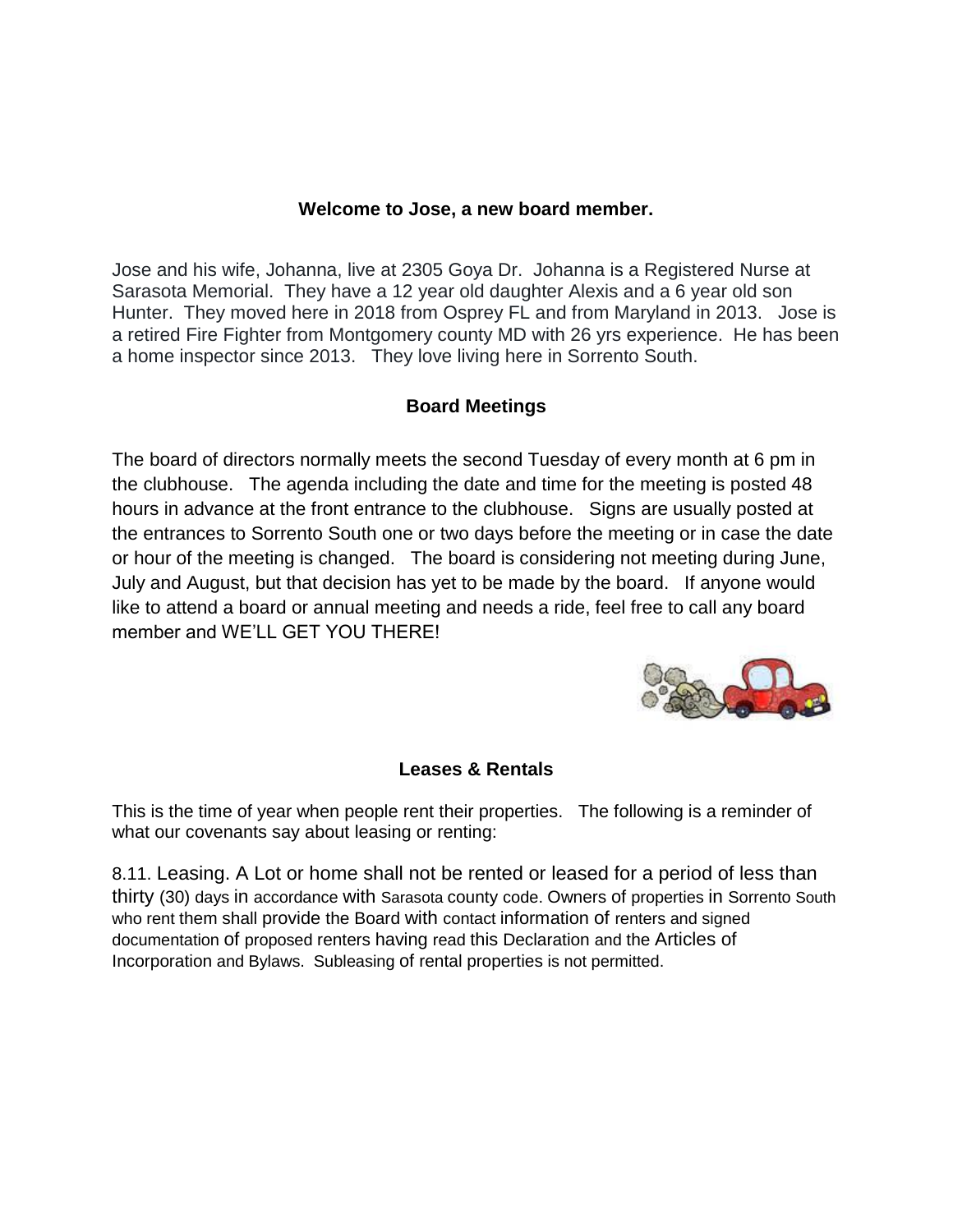

#### **Flag Project**

Dear Neighbors,

Many of our members and their families are veterans or currently serve in the United States Armed Forces and have made sacrifices for our country that we are forever grateful for. As a symbol of our gratitude, we recently proposed and approved the motion to place American flags on each of the participating members' mailboxes during the following national patriotic holidays: Veteran's Day, Independence Day, Patriot's Day and Memorial Day.

This is completely elective and we will only place a flag on your mailbox in observance of these holidays with your express permission. If you have not already done so, to give your permission, please email Sorrento South Property Owner's Association Secretary, Jacqueline Mazur, at Jacque.mazur@gmail.com to let us know you are in favor. Without your permission, we will respectfully not place a flag on your mailbox. The flags will be zip-tied to the mailboxes the weekend of the holiday and removed within a day or two following by volunteers. If you would like to volunteer to place flags please let Jacqueline know and we will be in touch.

If you are a veteran and would like to be recognized in a future Sorrento South Newsletter for Veteran's Day in 2019, please include your name, branch of service and when you served or any additional information you would like to include. Send that information to me, Jacque Mazur, at [Jacque.mazur@gmail.com.](mailto:Jacque.mazur@gmail.com)

If you have any questions at all, please feel free to email or call my cell at (941) 323- 1132 or reach out to SSPOA President, Courtney Collier, at makocourt@bellsouth.net. Thank you!

Sincerely,

Jacqueline Mazur

Secretary, SSPO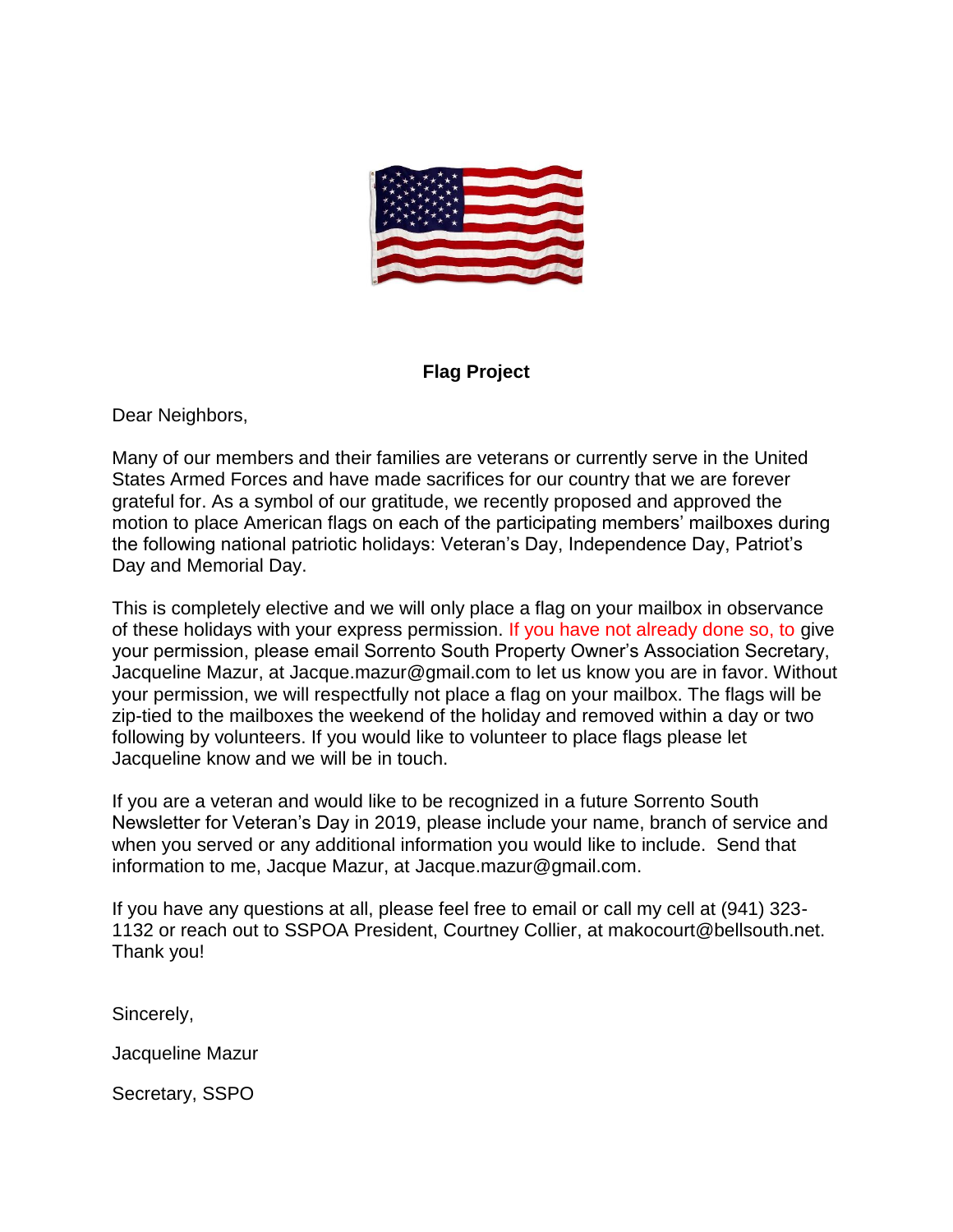

## **New Community Members**

12/2018 – Charles and Amy Debbane, 436 Picasso Drive

Births, graduations, special anniversaries, etc. are all happy news to share with your neighbors. If you would like to share this news, please contact a board member.

We also ask to be made aware of the death of any resident or family member.

## **Useful Information For Members:**

Lift Assist: If anyone in your home falls and you need assistance to lift that person, there are numbers to call for assistance:

Sherriff's non-emergency: 941-316-1201.

Venice Police non-emergency 941-486-2444

Please visit our website to see all relevant documents of the association at: [www.SorrentoSouth.org.](http://www.sorrentosouth.org/)

Garbage, yard waste, recyclable and bulk items disposal:

[https://www.scgov.net/government/utilities-water/solid-waste/trash-and-recycling.](https://www.scgov.net/government/utilities-water/solid-waste/trash-and-recycling) and

[https://www.scgov.net/home/showdocument?id=2650.](https://www.scgov.net/home/showdocument?id=2650)

Yard irrigation: [http://www.4sarasota.com/water.html.](http://www.4sarasota.com/water.html)

Irrigation days: Odd house numbers-Thursday

Even house numbers-Tuesday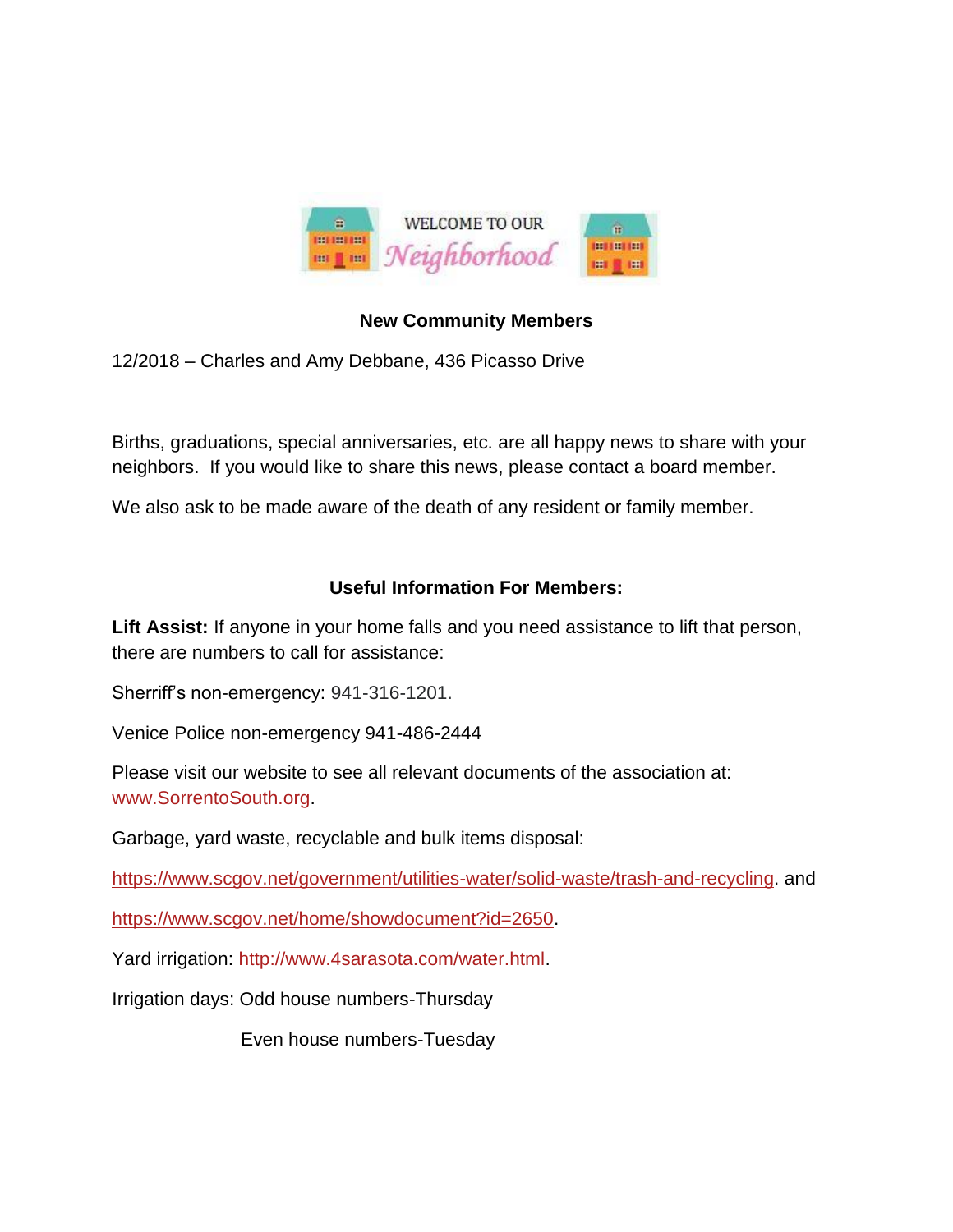## **Nokomis Area Civic Association**

Reminder: For the next NACA meeting, please check the NACA website. The meetings are normally held at 6:30 pm quarterly at the Nokomis Community Center, 234 Nippino Trail East, Nokomis, FL. Free: All are welcome. For details of the meeting agenda, visit [http://naca-nokomis.com.](http://naca-nokomis.com/)

#### **Membership Application Form:**

NOKOMIS AREA CIVIC ASSOCIATION MEMBERSHIP FORM MAIL TO: Treasurer, P.O. Box 453, Nokomis, FL 34274 Please make the check payable to: NACA \$5; 5 Years \$20 BEST VALUE

Check one: New Member \_\_\_\_\_\_ Renewal \_\_\_\_\_

Sponsoring NACA Member (if applicable)

Number of adults in your household \_\_\_\_\_

PLEASE PRINT:

Name \_\_\_\_\_\_\_\_\_\_\_\_\_\_\_\_\_\_\_\_\_\_\_\_\_\_\_\_\_\_\_\_\_\_\_\_\_

Preferred Mailing Address\_\_\_\_\_\_\_\_\_\_\_\_\_\_

 $City,$ 

State, \_\_\_\_\_\_\_\_\_\_\_\_\_\_\_\_\_\_\_\_\_\_\_\_\_\_\_\_\_\_\_\_\_\_\_\_\_\_

 $\mathsf{Zip}$ 

Phone \_\_\_\_\_\_\_\_\_\_\_\_\_\_\_\_\_\_\_\_\_\_\_\_\_\_\_\_\_\_\_\_\_\_\_\_\_

Fax \_\_\_\_\_\_\_\_\_\_\_\_\_\_\_\_\_\_\_\_\_\_\_\_\_\_\_\_\_\_\_\_\_\_\_\_\_\_\_

Email \_\_\_\_\_\_\_\_\_\_\_\_\_\_\_\_\_\_\_\_\_\_\_\_\_\_\_\_\_\_\_\_\_\_\_\_\_

Homeowner Association \_\_\_\_\_\_\_\_\_\_\_\_\_\_\_\_\_\_\_\_\_\_

THANK YOU FOR JOINING NACA!

**We encourage you to check the website for topics discussed and presenters. Sorrento South is already a member of NACA, but you may join as an individual household member.**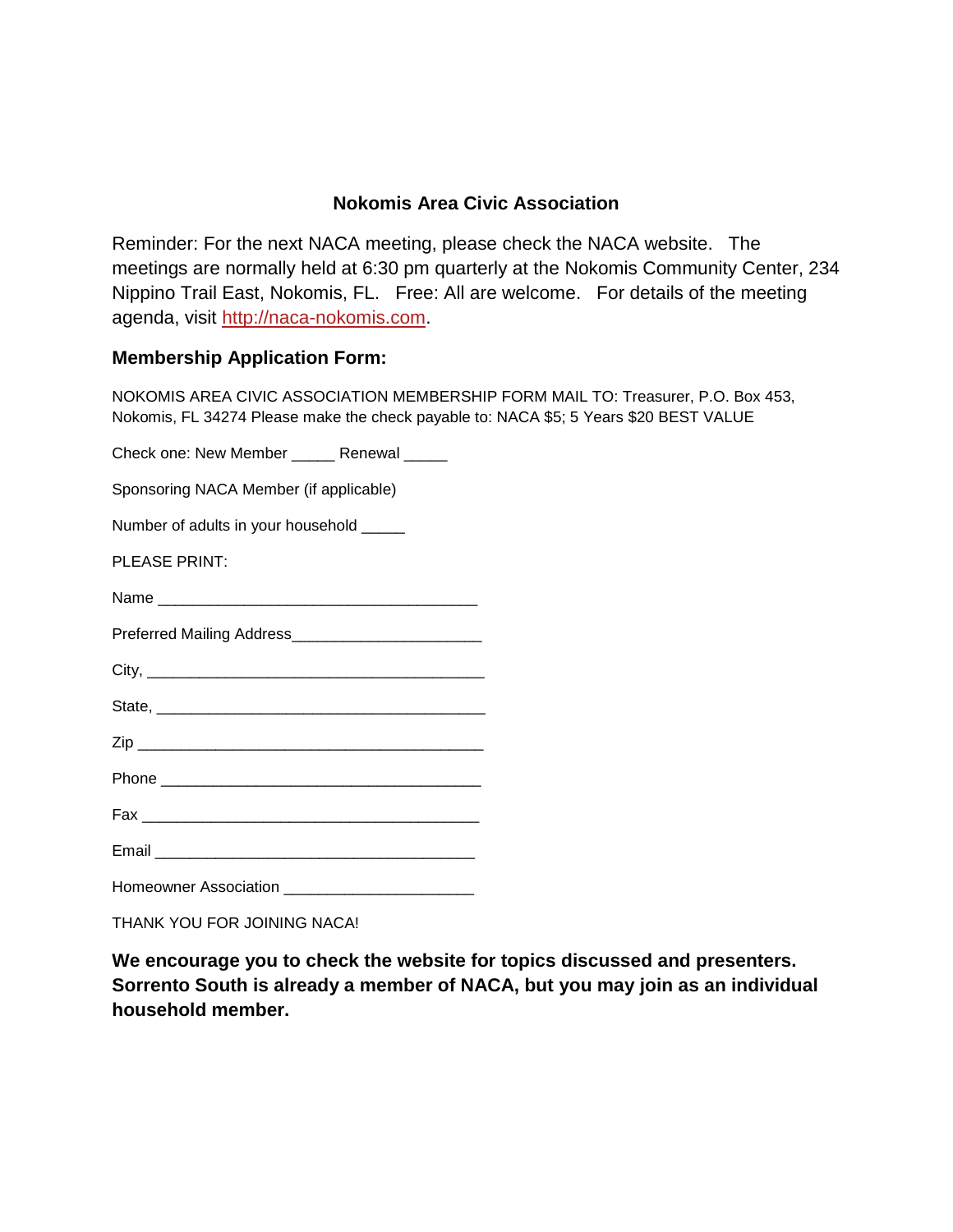#### **In Memoriam**

We would like to extend our deepest sympathies to our neighbors who have lost family members:

**Joseph L. Harn, Sr.**, 87, of Nokomis, Florida passed away on February 7, 2019. He was predeceased by his wife, Betty, and son, Joseph, Jr. His survivors include 2 daughters, Suzette and Leah, 3 grandchildren, Alena, Ross and Anthony, 1 greatgrandchild and numerous nieces and nephews. A graveside service was held at Sarasota Memorial Park on February 15.

Longtime residents of the area, Joe and Betty moved to Sorrento South in 1998 during their retirement. Joe spent his career as an accountant and Betty as a registered nurse at Sarasota Memorial Hospital.

**William Shaw** was born 1943 and died 2/6/2019. Bill lived at 408 Murillo Drive. He was originally from Canada. He traveled all over the world during his career, crewing on boats. He lived for a while in Freeport. He was also a pilot. He could fix almost anything mechanical or otherwise. He is survived by a son from Vancouver.



An updated version of the 2018 Sorrento South Phone Directory was e-mailed to all members in 2018 with an e-mail address on record with the association. The Phone Directory was mailed to members for whom we have no e-mail address.

Article 11.07 of our Sorrento Covenants states in part: "It is each Owner's responsibility to notify the Association of all contact information and any change in mailing address." The board would appreciate it if homeowners would provide an e-mail address, telephone number and, if appropriate, out-of-state address and phone number. It is important that SunState be made aware of any change(s) in this contact information. Contact Brian Rivenbark, Sunstate Management Company, Sorrrento South - Association Manager at [brian@sunstatemanagement.com](mailto:brian@sunstatemanagement.com)

#### **E-mail addresses are not shared.**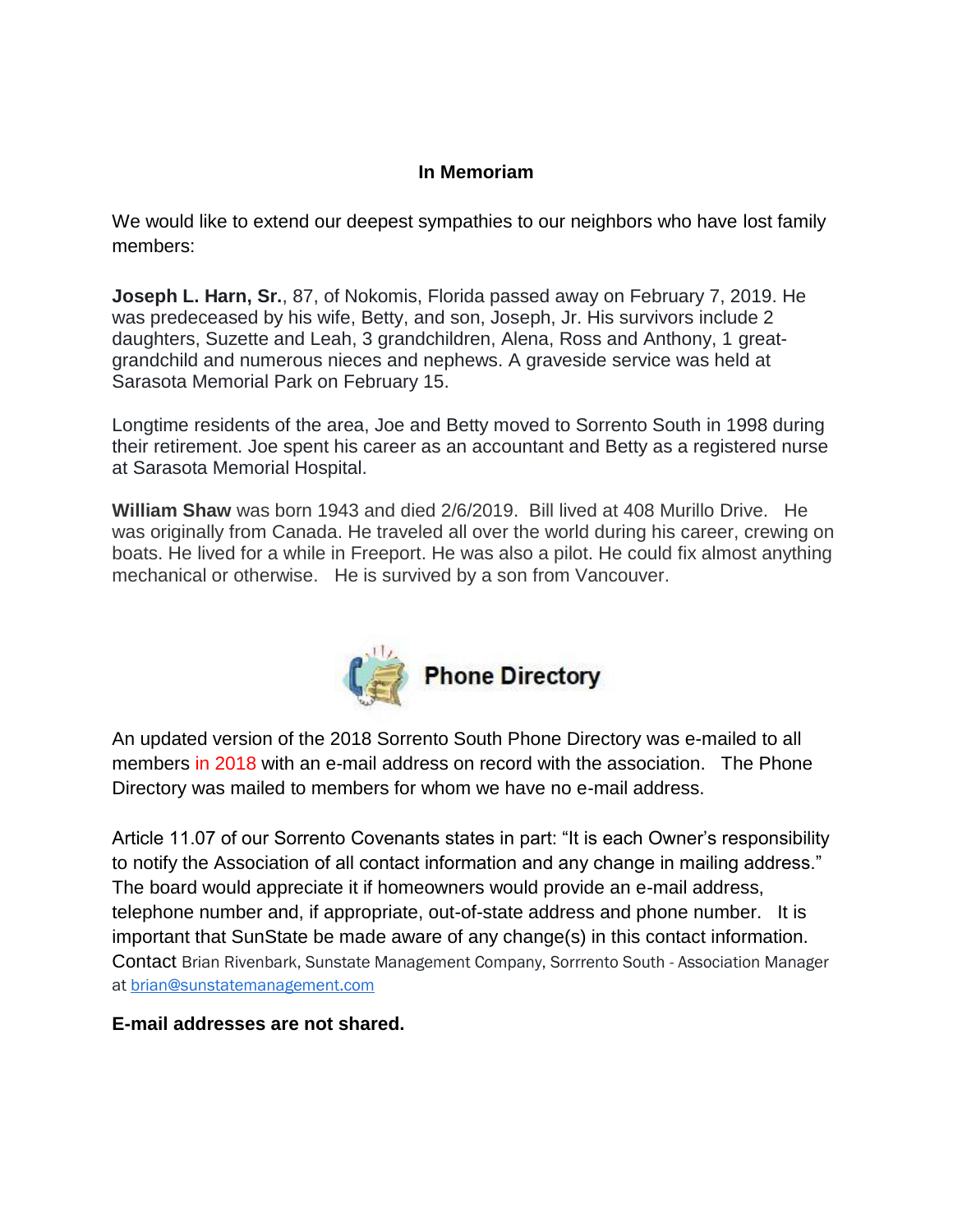

For the safety of your pet, please remember to always walk your dog on a leash and keep your dog on your property to avoid a car accident.



To report a fire, a medical emergency or a crime in progress, dial 911. "SEE SOMETHING, SAY SOMETHING" to report suspicious activity or a crime committed, dial 941-316-1201 or 941-861-5800 to reach the Sheriff Department of Sarasota County.

We should remind everyone that they need to lock their vehicles. One of our neighbors forgot to lock their truck parked in the driveway. It was obvious to the owners that someone opened and "rifled" through the truck. This a reminder that if something like this happens to you, please call one of the numbers above.

## **SPEEDING**

Several residents have expressed concern about cars traveling too fast in our neighborhood. People are walking, roller skating, biking, walking with strollers, running, etc. Occasionally some dogs get out and are in the streets. Reminder: School is in session.

The speed limit in our neighborhood is 30 MPH. Considering the number of people that are out and about, even that speed limit may be too high. Please be cautious and drive slowly through Sorrento South. We don't want any person or any pet to get hurt.

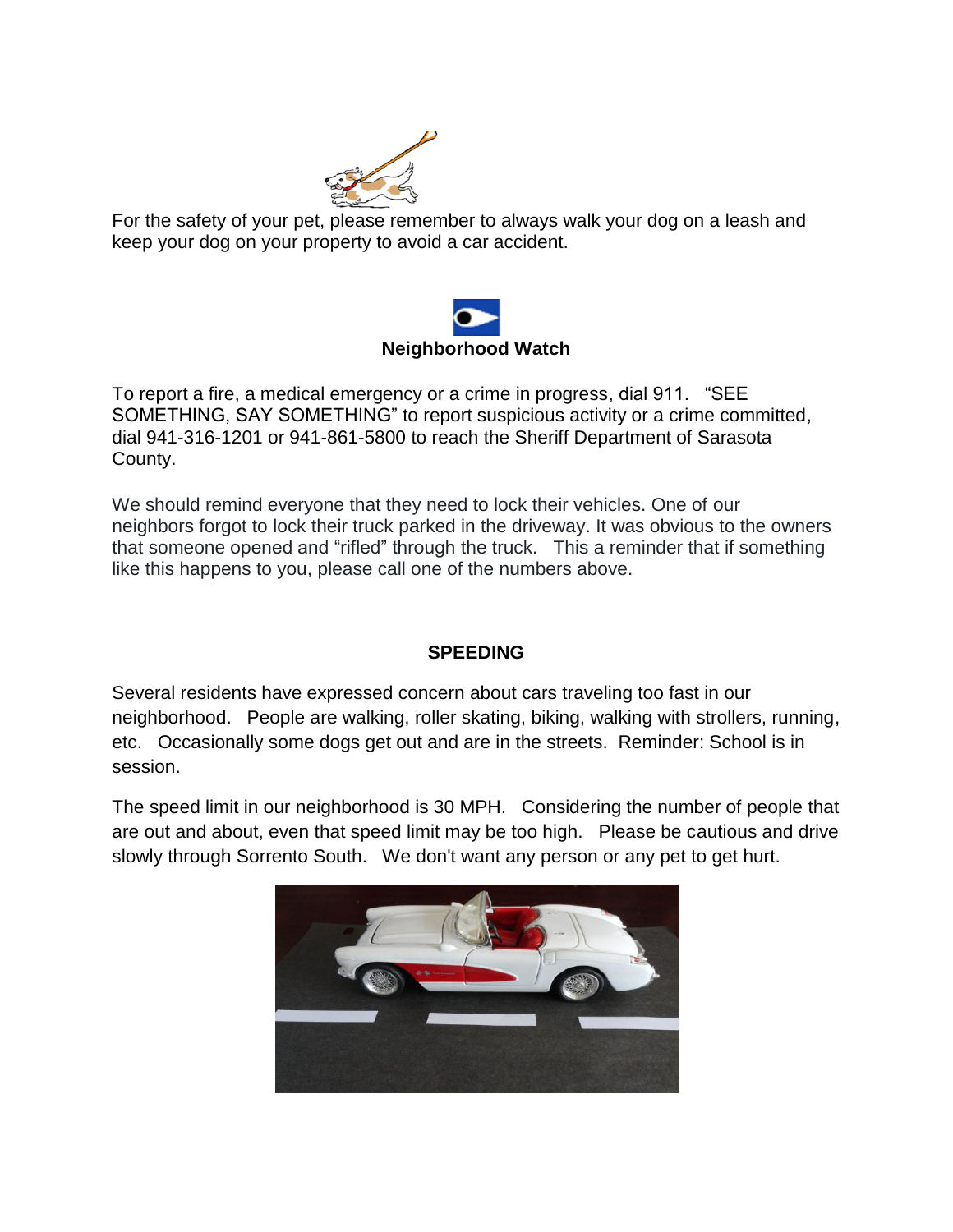## **Flag Duty Change**

Ron Wentworth has decided to retire from his post as our flag monitor. Ron, a retired US Army veteran and tank machine gunner in Vietnam, has raised and lowered the flag for our association for the last several years and always made sure he found a substitute to help him with the job when he was on one of his road trips. If you see Ron out and about the neighborhood please thank him for his service. Court Collier, Jose Fuste and Jordan Mazur will share the flag duty going forward.

#### **ADVERTISEMENT**

If you are thinking about buying or selling, call Joyce Cann, a true real estate professional, who has lived in Sorrento South for over 20 years.

> Joyce Cann, realtor, with Michael Saunders & Co Cell 941-735-8596 Office 941-966-8000 Fax 941-918-9392 8660 South Tamiami Trail Sarasota, FL, 34238. E-Mail: [JoyceCann@michaelsaunders.com.](mailto:JoyceCann@michaelsaunders.com)

#### **MARINA NEWS**

Sorrento Dock Owners Association (SDOA) is a non-profit corporation that operates the docks and surrounding area of the Sorrento South Boat Basin. Our membership consists of 42 dock owners who own qualifying property in Sorrento South Subdivisions or Sorrento East Subdivisions.

The Sorrento Dock Owners Association held its Annual Meeting in February where the SDOA Board of Directors was voted in. Board Members are as follows: President – Tim Kunda, Vice President – Denny Korinek, Treasurer – Berni LeBeau, Secretary – Emma Dell, Dock Master A – Jim Murray, Dock Master B – Michael Glancy, Dock Master C – Tom Hendzell and SSPO Representative – Howard Lutz.

The SDOA Board is working hard to schedule necessary maintenance days around the Sorrento South Dock Basin and have 3 upcoming volunteer days scheduled in March and April as we work to finish painting the dock boards. We would like to take this opportunity to thank everyone who supported the work days thus far, particularly the core team of volunteers who are present at each session - all your efforts are very much appreciated.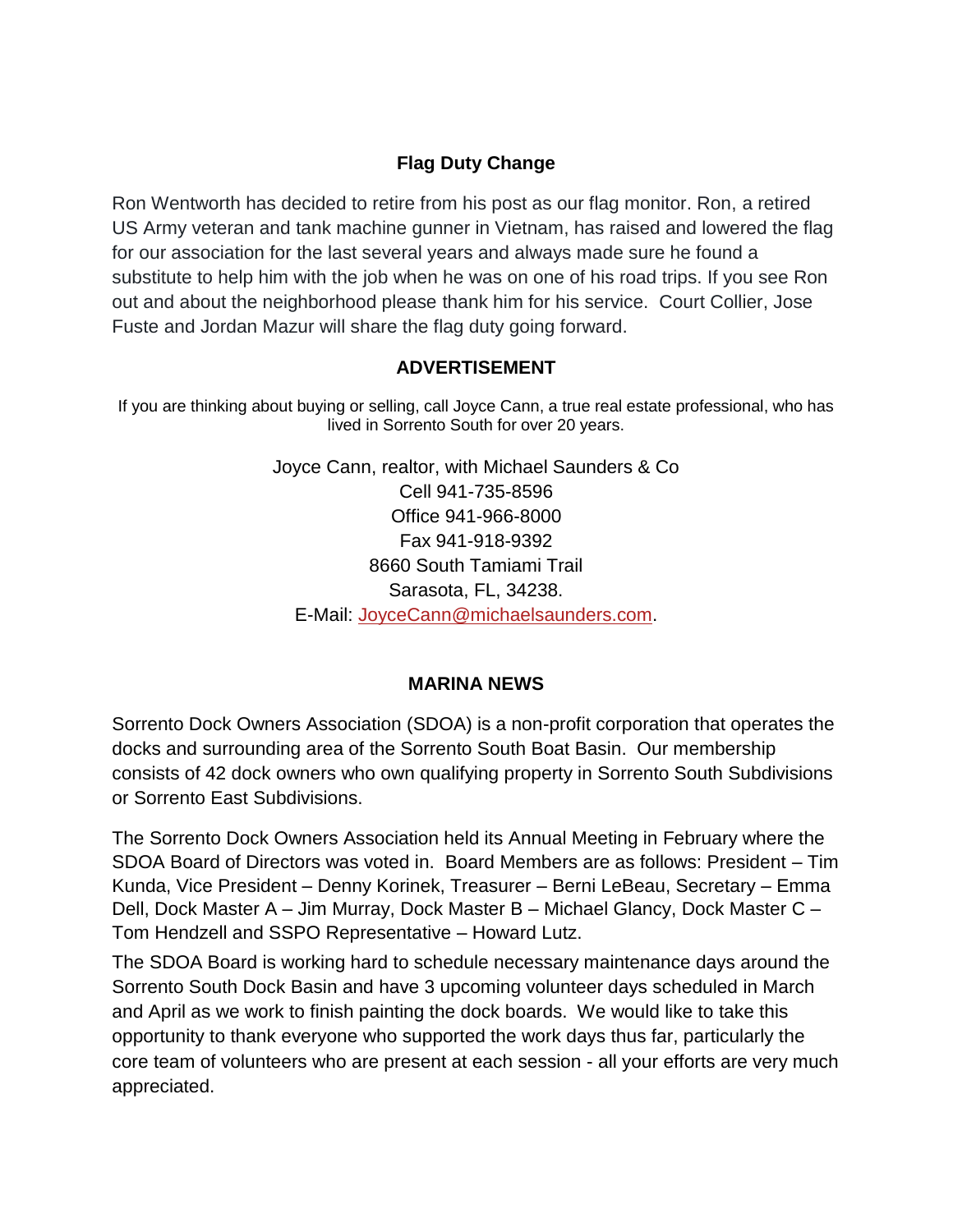As we enter a busy boating period, we ask that you all ensure that your boats are secured in their slips so as not to extend too far beyond the piling at the end of your finger dock to avoid causing a hazard to your boating neighbors.

We would like to remind you all that spring time is also the time that we will see more active wildlife in our area, particularly manatees.

The FWC also has some tips for boaters to help safely boat with manatees. These include:

• Wear polarized sunglasses to help spot manatees.

• Look for large circles on the water, also known as manatee footprints, indicating the presence of a manatee below.

- Look for a snout sticking up out of the water.
- Follow posted manatee zones while boating.

If you see an entangled or distressed manatee, please do not try rescuing it by yourself. Biologists trained in disentanglement can do so without further injuring the animal. Call the FWC Wildlife Alert Hotline at

1-888-404-FWCC (3922)

#FWC or \*FWC on cell phone, or text Tip@MyFWC.com

If anybody would like any further information regarding the Sorrento Dock Owners Association, we are here to help! Please email SDOAINC@gmail.com and we will be more than happy to answer your questions.

Further information is also available on our website: www.sorrentosouth.org/sdoa